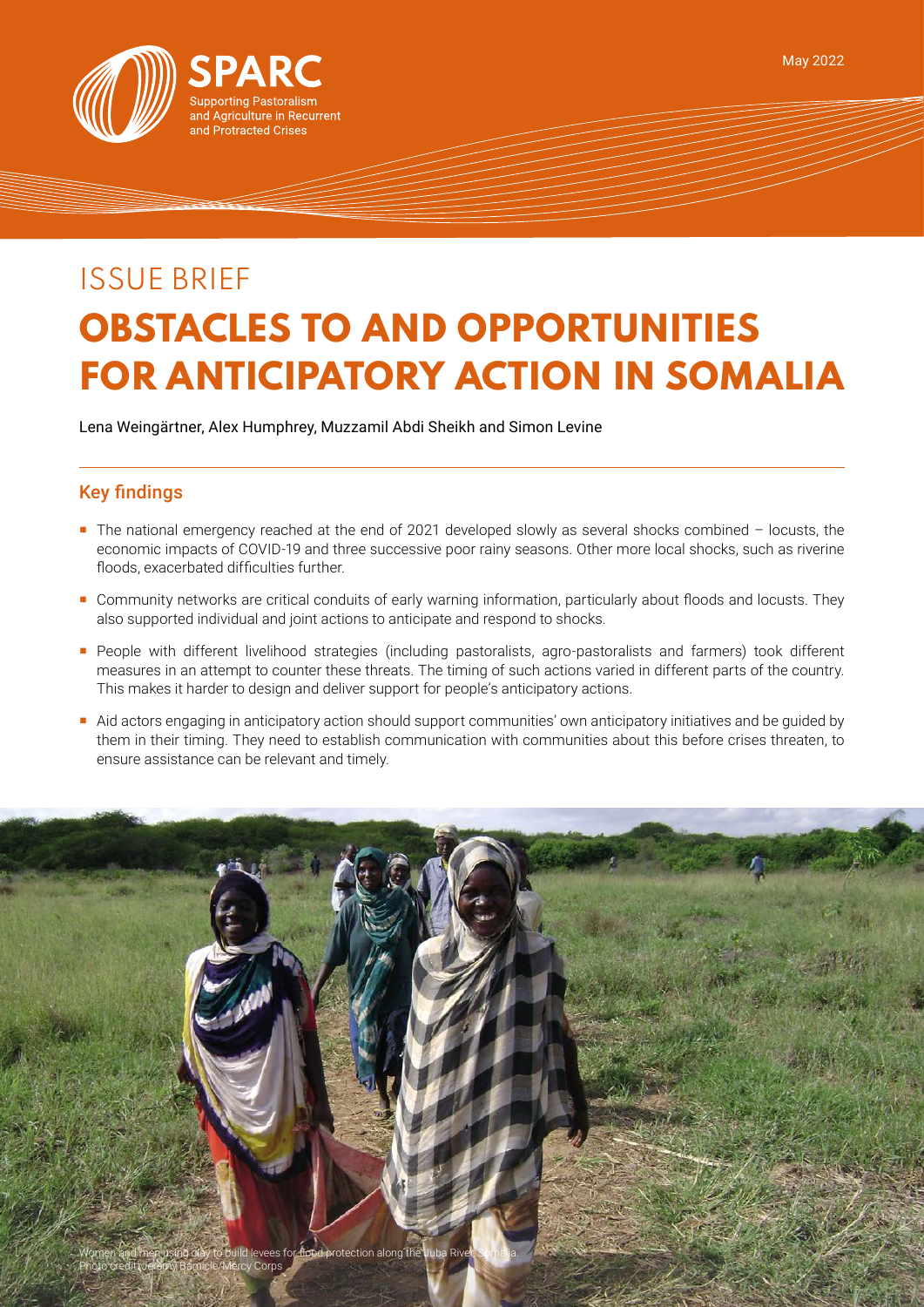## **About this paper**

This brief is the second in a series highlighting learnings from a longitudinal study on anticipatory action in Somalia. This brief follows a previous evidence brief on the [role of anticipatory action in Somalia](https://www.sparc-knowledge.org/sites/default/files/documents/resources/hires-aa-brief-v3.pdf), and a paper on the [impact of Covid-19 on livelihoods,](https://www.sparc-knowledge.org/news-features/features/one-more-lifes-difficulties-impacts-covid-19-livelihoods-somalia) which were based on conversations with the same panel of respondents. While this document is based on an analysis of interviews conducted in 2021 only, a forthcoming report from SPARC will include an analysis of more recent conditions. For more information, or to explore opportunities for collaboration, contact [Simon Levine](mailto:s.levine%40odi.org.uk?subject=), [Lena Weingärtner](mailto:l.weingartner%40odi.org.uk?subject=) or [Alex Humphrey](mailto:ahumphrey%40mercycorps.org?subject=).

## **I. Introduction**

Somalia is experiencing one of the worst drought emergencies in recent generations. The current crisis, which follows three consecutive failed rainy seasons in the Horn of Africa, has left at least 6 million people in Somalia facing high levels of acute food insecurity. Around 4.2 million people are experiencing water shortages, and 1.4 million children are acutely malnourished. Drought conditions are currently affecting 90% of Somalia's districts (UN OCHA, 2022). Rains are now delayed once again in much of the Horn of Africa,<sup>1</sup> with a fourth belowaverage season appearing increasingly inevitable (VOA, 2022). This would be without precedent since satellite record-keeping began in the 1980s (FEWS NET, 2021b). As of April 2022, long-range forecasts even point to a potential fifth below-average season later in 2022, though their accuracy at this time of year is limited, meaning outlooks should be treated with caution (Met Office, 2022).

The Government of Somalia declared a drought in April 2021 (UN OCHA, 2021) and a state of emergency in November 2021 (Hiiraan Online, 2021), with government and international aid agencies announcing a scale-up of their assistance. In April 2022, donors pledged close to \$1.4 billion to support a humanitarian response across the Horn of Africa (UN OCHA, 2022).

The last serious droughts in Somalia in 2010/11 and 2016/17 gave impetus to attention within the humanitarian sector to the possibility of assisting people ahead of an expected crisis, rather than in response to already widespread severe needs. This approach has been pushed through initiatives labelled anticipatory action, early warning, early action, forecast-based action/finance or livelihood protection. Here, we use the term 'anticipatory action' to encompass activities taken in the expectation of a crisis, whether by aid actors, central or local government, service providers or affected populations themselves.

In Somalia, the United Nations Office for the Coordination of Humanitarian Affairs (UN OCHA) anticipatory action pilot funded through its Central Emergency Response Fund (CERF) was triggered in June 2020 due to Covid-19, locusts and flooding (Gettliffe, 2021), and in April 2021 related to drought (CERF, 2021a). Other organisations – e.g. the Somali Red Crescent Society – are exploring the feasibility of implementing anticipatory action in the future. Longer-term programmes that engage with communities on a more continuous basis, such as Building Resilient Communities in Somalia (BRCiS) and the Somalia Resilience Programme (SomRep) have supported anticipatory action at the community level.

With such increasing interest in anticipatory action, it is becoming more important to understand what can be done, and when, to reduce or mitigate expected crisis impacts. The longitudinal learning undertaken by Supporting Pastoralism and Agriculture in Recurrent and Protracted Crises (SPARC)<sup>2</sup> aims to inform that analysis by understanding better what information people have about what may be coming their way, when they use various strategies to prepare for possible difficulties, and what constraints they face at different times.<sup>3</sup>

#### **1.1 SPARC's investigation of anticipatory action**

This SPARC brief shares learning from regular interviews with a panel of households, including pastoralists, farmers and small-business owners in Somaliland, Puntland and South-Central Somalia. Initially, interviewing and analysis focused on the impacts of Covid-19 on Somali pastoralists and farmers in early 2020. Following warnings in late 2020 of a likely drought, the focus of interviewing shifted to how people were seeing the threat of drought and what they were doing as a result, to better understand the implications for anticipatory action.

This paper is based on two rounds of interviews conducted in July to August 2021 with 26 men and 12 women, and in

In late 2021, FEWS NET (2021a) was reporting below-average rains for the 2022 Gu season. Around the same time, however, other forecasts and seasonal climate outlooks were reporting that above-average rains for parts of Somalia would be likely. ICPAC, for instance, suggested that southern and northern Somalia would have a relatively high chance of receiving more rain than usual, though it also pointed to longer-term rainfall deficits, particularly in the south of Somalia, and highlighted that the season would not lead to immediate recovery from the existing drought impacts even if rainfall were above average (WMO, 2022). There was significant disagreement across meteorological agencies about the outlook until the start of the season in March 2022. Generally, the accuracy of global climate model forecasts is relatively low for the Gu season in Somalia (ibid.).

<sup>&</sup>lt;sup>2</sup> Supporting Pastoralism and Agriculture in Recurrent and Protracted Crises (SPARC) is a five-year research project funded by the UK Foreign, Commonwealth and Development Office (FCDO).

For a more detailed discussion on the importance of timeliness in anticipatory action, see also Levine et al. (2021) and Levine et al. (2019).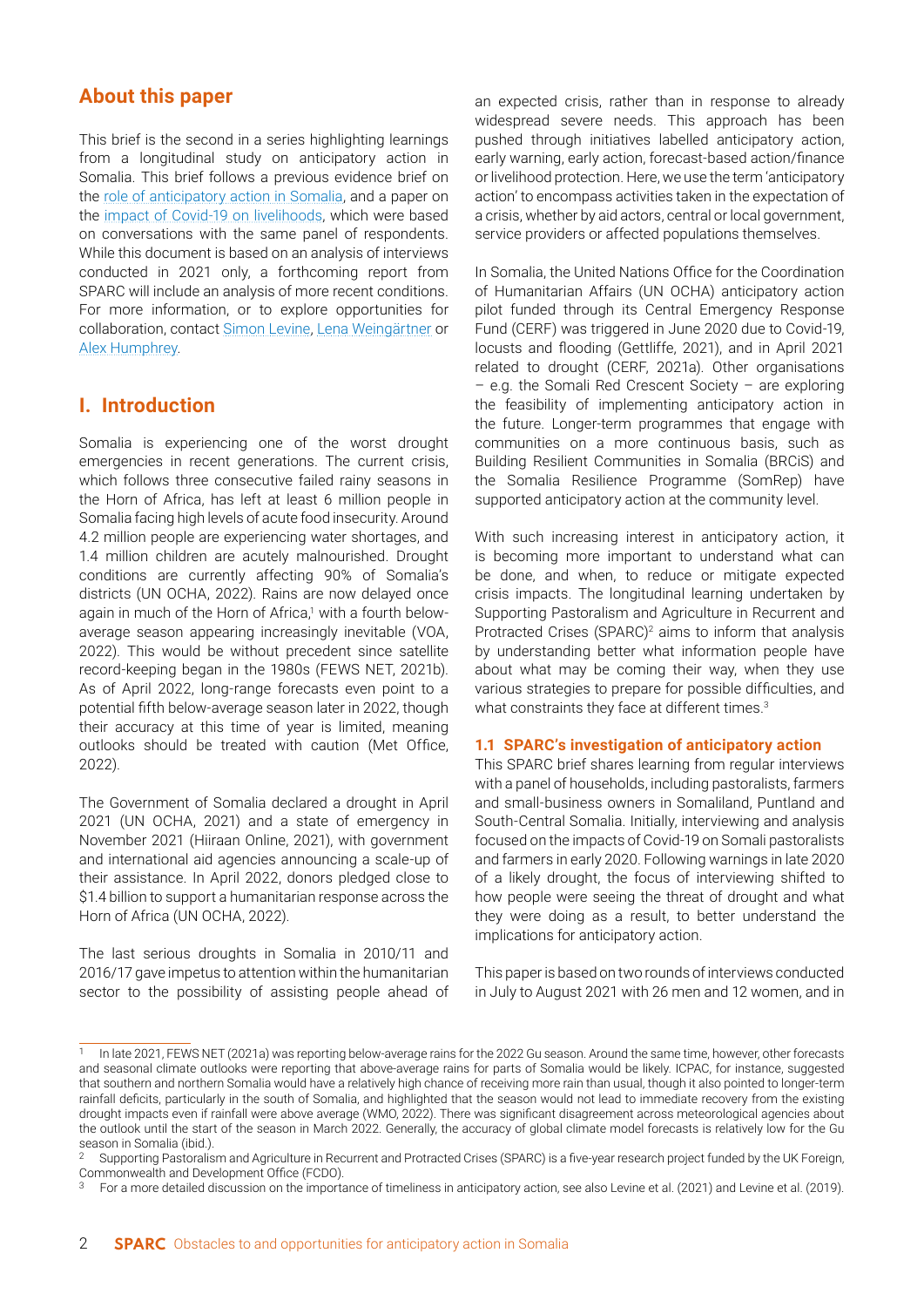October to November 2021 with 29 men and 15 women. Respondents included pastoralists, agro-pastoralists, and farmers residing in rural and urban areas in **Burao** (Togdheer region, Somaliland), Galkayo (Mudug region, Puntland) and Jowhar (Middle Shebelle region, South West state).

#### **1.2 Livelihoods in the three study sites**

**Jowhar** serves as the administrative and state capital for both the Middle Shebelle region and Hirshabelle state. It is 90 kilometres north of Mogadishu. The Shebelle River shapes the district's landscape, and much of the agriculture depends on irrigation from the river, as does water supply in towns. Year-round agriculture is practised in much of Jowhar, with common crops including maize, beans, rice, sesame, onions, sorghum and a variety of fruits. Cattle, goats, camels, sheep and poultry are all productive livestock in the area, and Jowhar is home to a livestock market. Some cattle are also exported from the region via Mogadishu's port. A smaller number are exported through Puntland's Bossaso port, although the route is less active, since Al-Shabab has been controlling sections of the supply route and is imposing levies on the animals being shipped.

**Burao** is the capital of the Toghdeer region, one of Somaliland's most productive rain-fed agro-pastoralist regions. Burao district has a population of over 516,797 people. It is home to Somaliland's largest livestock market, and the livestock sector is the region's principal source of economic activity. Camels, sheep and goats are reared for subsistence and as a source of income. Burao is located within the Hawd Pastoral ('forest land') livelihood zone, Somalia's largest livelihood zone. Burao is a trade route that is linked to the Berbera corridor, and it operates as a market for animals from surrounding areas. It also serves as a hub and a trade route for livestock originating in the Somali region of Ethiopia.

Galkayo is the capital of the Mudug region and is divided into two federal Member States, with Puntland administering the northern section and Galmudug administering the south. Galkayo serves as a crucial commercial and logistical hub due to its strategic location in the heart of three of Somalia's most important seaport cities: Bossaso, Berbera and Mogadishu. Galkayo North has a population of approximately 450,000 people, the majority of whom subsist off pastoralism, with sheep, goats and camels being the prevalent animals. The town is located on the main road that connects northern and southern Somalia, and acts as a transit point for animal exports, especially sheep and goats, via the Bossaso and Berbera ports. The principal commercial routes to the Galkayo livestock markets are through Mudug, Hiran and the Somali region of Ethiopia. Many pastoralists in Galkayo reside in towns and cities, where their children can attend school and they can earn additional income by operating a shop or restaurant in addition to caring for their livestock in rural areas. Locally, these types of pastoralists are referred as *laba gardaaq*.

## **2. Livelihood difficulties between June and November 2021**

Compared to the situation in February 2021, respondents more often experienced major livelihood disruptions as a result of delayed rains (Burao and Galkayo) and floods (Jowhar) over the 2021 Gu (March to May) and Deyr (October to December) rainy seasons in 2021.

#### **2.1 The Covid-19 pandemic**

Covid-19 remained a stress on livelihoods throughout the year, as the second cancellation in a row of the Hajj<sup>4</sup> (in June 2021) reduced livestock export market opportunities, with a particular impact on pastoralists and their local economies. In Burao, some respondents reported livestock prices for sheep and goats, which usually reach \$70–90 during the Hajj season, to be as low as \$50–60 in the Hajj period in 2021, representing a 30% loss in income.5 There were wider knock-on effects in the local economy – for example, on businesses selling fodder to export traders in Berbera port, or *khat* businesses whose customers were unable to pay their previous debts.

The construction sector in towns relies heavily on the diaspora commissioning building work, so the reduction in remittances as a result of Covid-19 meant far fewer jobs in construction. In Burao, this was exacerbated by a shortage of construction materials, blamed on movement restrictions because of Covid-19 and their impact on trade.

#### **2.2 Locusts**

Locusts continued to attack crops and grazing land in parts of Burao and Galkayo throughout June, July and August. Efforts by the Ministry of Agriculture to spray affected areas were not perceived as effective in Burao. People resorted to beating on empty tins or drums and burning dry vegetation for smoke to scare away the locusts. By October, locusts were less prevalent in the previously affected areas, but people had already observed some early signs of their return in some villages.

#### **2.3 Weather**

In Jowhar, the Gu 2021 rains were unfavourable to farming activities. At the same time, many areas along the Shebelle River were hit by floods from heavy rains upstream in

<sup>4</sup> For a rapid assessment of the impact of the restricted Hajj 2020 on livestock exports from Somalia, see SPARC (2020).

<sup>5</sup> It should be noted, however, that livestock price monitors (including FEWS NET and FSNAU) saw goat prices closer to the five-year average for the same period in Burao (FEWS NET, 2021c).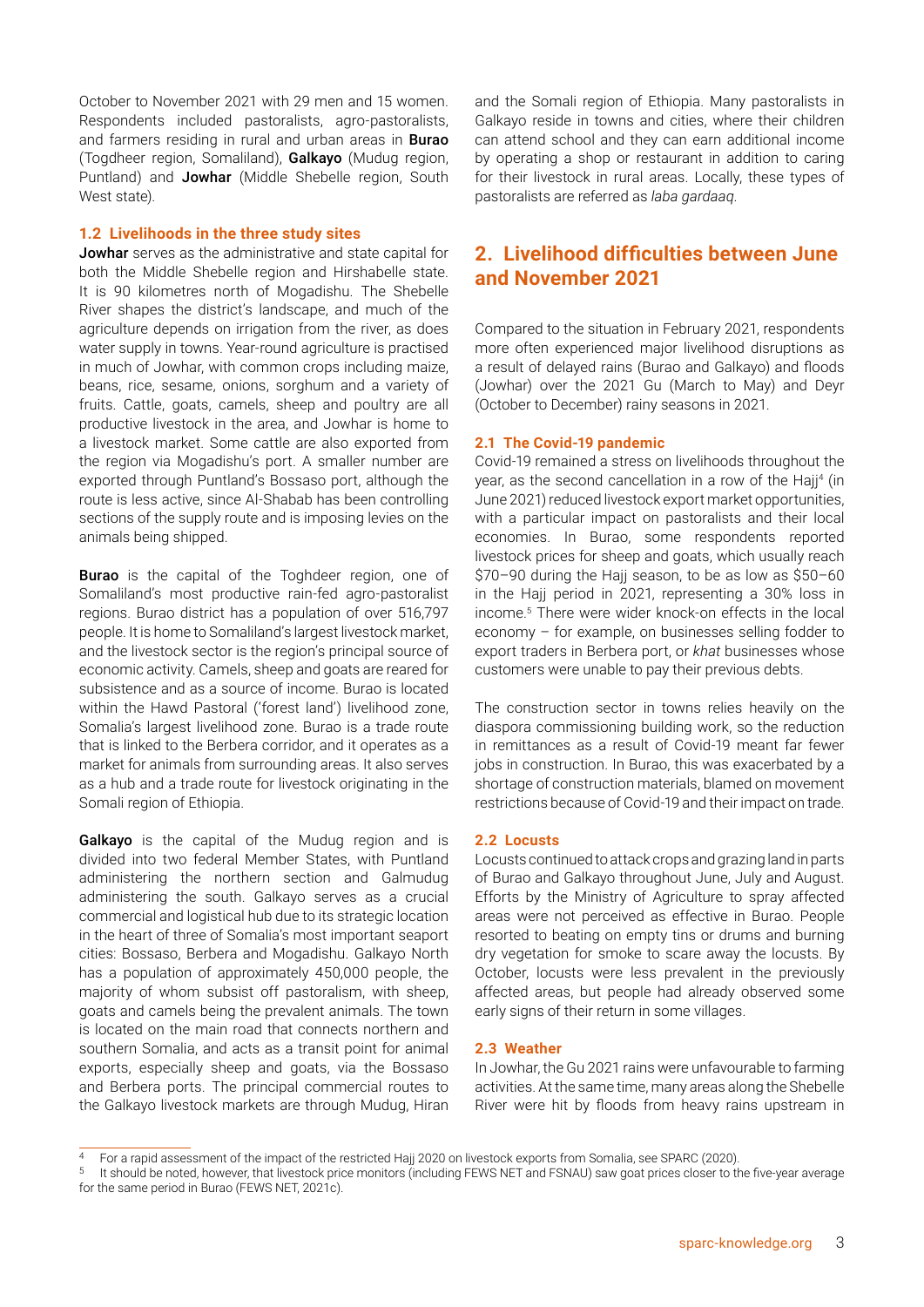Ethiopia, inundating fields and destroying crops. Floods and drought combined to leave many with very poor harvests. Properties, roads and other infrastructure were also damaged. Such flooding has been regular in recent years, destroying riverbanks and displacing people from some villages.

In August, parts of Jowhar were flooded again,<sup>6</sup> with water levels subsiding slowly. Some roads remained inaccessible, leaving people to rely on boats to move people and goods for months. Flooding increased the cost of living, including through rising food prices. In early July, one respondent described a 100% rise in the prices of rice and cooking oil, and a 50% increase in the price of sugar – a significant component of the diet in Somalia. Several respondents mentioned mosquito infestations and resulting malaria outbreaks due to the continued flooding.

By October 2021, as farmers struggled to recover from the previous floods, parts of the farmland close to the river were submerged again by new waves of flooding. In parallel, some people started looking ahead to the upcoming Deyr season, in expectation of further flooding in the coming months.

In Burao and Galkayo, the 2021 Gu rains started late – in Burao, not until May. The rains were lower than usual and lasted for a much shorter period of time, in some places only for two weeks instead of the usual three months.

Crop and fodder growth were poor, and the livelihood relief brought by the rains was short-lived, because pasture dried up before the animals' body condition could substantively improve. Some people were unable to recover their investments made at the start of the season (e.g. in tractor hire), and had to use up any financial reserves or rely on credit for food. The poor season had wider effects on local markets, related to a reduction in seasonal labour and in the income of farmers and pastoralists, with less money in circulation to spend in local businesses.

"I am currently only farming one of my two fields. The other didn't get enough water. I usually take on five or six people to work, but I only have one because the rain was so poor." (Male agro-pastoralist in Galkayo, June 2021)

In parts of Burao and Galkayo, people were highly concerned about the shortage of water, as the Gu rains were insufficient to fill up the reservoirs in some villages, and groundwater levels were getting lower.

"Our main challenge now is lack of water. I have tried to dig 14 shallow wells in areas where we used to get water … I have dug 6 metres deep, but there are still no signs of water. People with knowledge of hydrology are saying the water levels have gone to 70–80 metres deep. We just don't have the capacity to drill water that deep." (Male agro-pastoralist in Galkayo, June 2021)

At the end of October to mid-November, Deyr rains, which would usually be expected in early September, had not yet begun in parts of Burao and Galkayo. As a result, many people – particularly in Burao – saw the drought situation getting worse over time. Grazing areas were further depleted, and farm production affected, which led to pastoralists moving longer distances in search of fodder. Water storage was also further depleted compared to a couple of months earlier. In Jowhar, Shebelle River levels were well below the long-term mean by late 2021 (FAO SWALIM, 2022).

# **3. Variations in responses to livelihood threats by time and location**

The actions that respondents described taking to address livelihood threats during our second and third rounds of interviewing varied dramatically between livelihood types, as well as both geographically between research sites and temporally, based on when disruptions were anticipated to fall on the typical livelihood calendar.

During both rounds of interviewing in Jowhar, interviewees engaged in farming on the Shebelle River flood plain were prioritising actions to address the danger of anticipated flooding – for instance, by repairing and de-silting canals or reinforcing dams. These actions take time to organise and implement and are, therefore, generally prioritised in the early part of the rainy seasons, and particularly when seasonal rains are predicted to be heavier than usual. These predictions were often based on observation and inference based on comparisons to prevailing weather patterns.

<sup>6</sup> According to Somalia Water and Land Information Management (SWALIM) reports, observed water levels of the Shebelle River were rising in early August due to moderate rains in the Ethiopian highlands. This contributed to riverine flooding in Middle Shebelle. In addition, two river breakages south of Jowhar led to major flooding in the area (FAO SWALIM, 2021).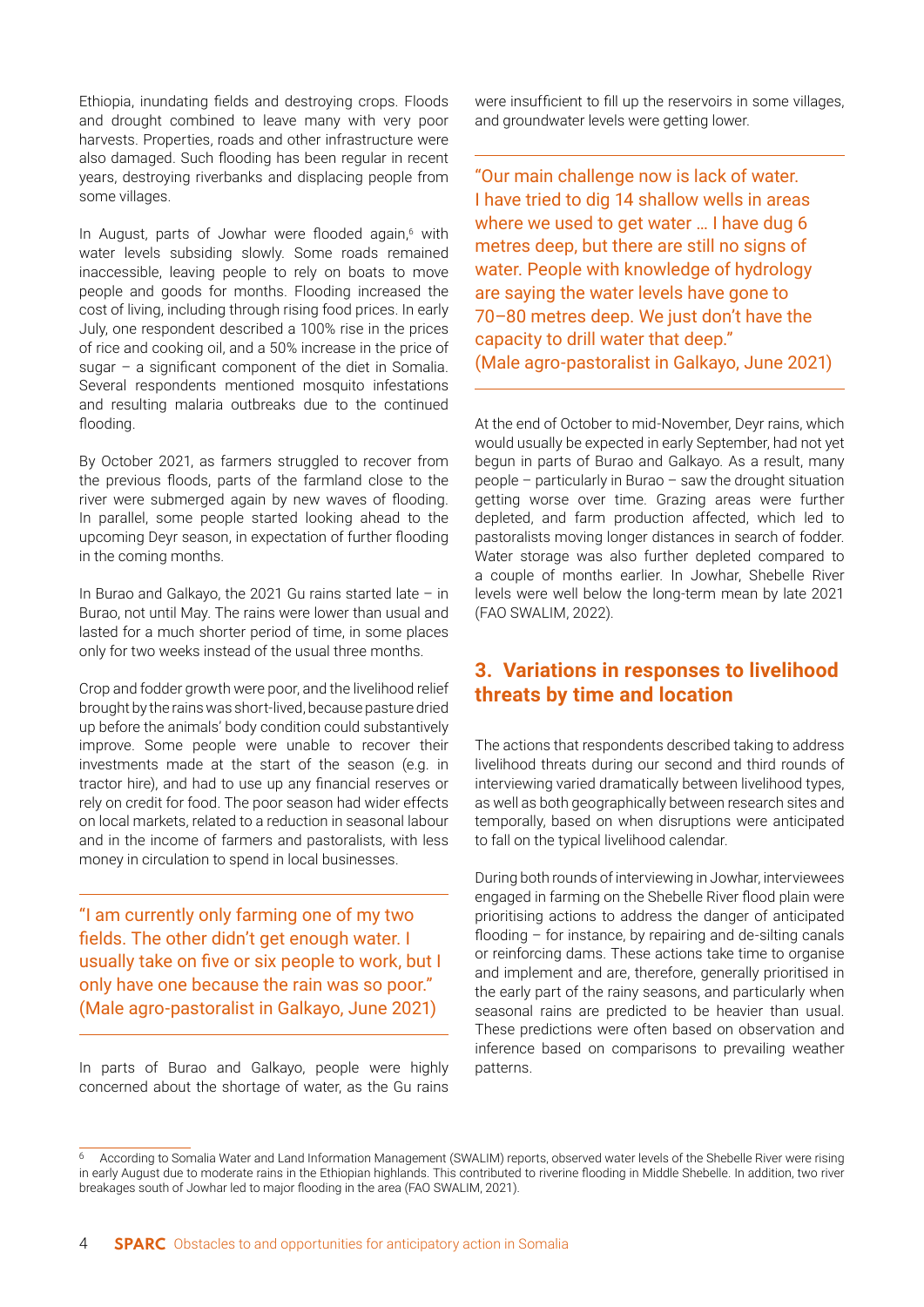For example, one male pastoralist in Galkayo explained:

"We assess the weather and compare the current situation to the situation of the past 10 years or so. We base our livelihood decisions on weather changes and comparisons to the situations in past years."

To a lesser, but still important extent, interviewees also described relying on formal forecasts conveyed over radio and online media.

When riverine floods are anticipated later in the growing season – usually based on warnings conveyed by phone from friends and relatives living upstream – a different set of actions was generally prioritised. These actions tend to be more rapid and urgent in nature. For example, some interviewees described harvesting crops before they had reached maturity, to avoid a total loss, or purchasing and stockpiling food and other essentials in anticipation of floods cutting off access to nearby markets.

"We get information about flooding from villages far away, close to the Shebelle River. We have relatives there that we are in touch with. When there are signs of river overflow on the northern side … they immediately [call us to] alert us. We then mobilise the local population using horns and tell them we need to reinforce the riverbanks with sandbags." (Male farmer in Jowhar, June 2021)

In Burao and Galkayo, communities were far more concerned with drought-related hazards than flooding. The actions taken by interviewees tended to entail anticipatory livestock management strategies. Early in the dry season, interviewees were more likely to invest time and resources in time- and labour-intensive actions, such as borehole maintenance or the construction of water catchment and storage systems designed to capture any occasional rainfall.

Other interviewees described increasing grazing time to build up animal body conditions and increase animals' resilience to anticipated drought conditions.

Another interviewee described proactively selling livestock to raise the funds to migrate with his herd and family to less drought-prone areas:

"I was expecting drought, so I sold 9 goats for \$65–70 each and got a total of \$610. I saved all the money for use during the drought. I used the money to hire the truck that I used to move my animals and family to my current location."

(Male pastoralist in Galkayo, October 2021)

However, as the drought cycle progressed in Burao and Galkayo and interviewees experienced and anticipated ever worsening conditions, actions became increasingly urgent. For example, interviewees described intensifying efforts to stockpile fodder (which in many cases they were required to purchase), limiting fodder consumption to lactating livestock, and trucking and storing water in underground reservoirs (Berkads).

Once grazing lands started to run low on fodder in the early Deyr season, pastoralists in Burao and Galkayo decided to move to other areas in search of pasture and water. In some cases, this meant trucking animals to distant locations, especially to other parts of Somalia and to Ethiopia. The timing of when people decided to move differed, however, in some cases within the same  $-$  or nearby  $-$  locations. This seemed to depend on a combination of grazing land conditions, the state of animals (e.g. whether they were still strong enough or already too weak to move), and the information and money pastoralists had at their disposal.

## **4. Obstacles to anticipatory action**

In all three sites, interviewees described a variety of obstacles that prevented them from taking action at the ideal time. In many cases, these barriers related to a lack of resources. For example, numerous interviewees in Jowhar described financial constraints to hiring heavy construction equipment to reinforce riverbanks and construct floodwater canals ahead of river levels rising. Similarly, in Burao, interviewees were unable to afford construction materials to build silos for fodder storage ahead of droughts.

In other cases, interviewees identified gaps in knowledge and skills as the most important barriers to taking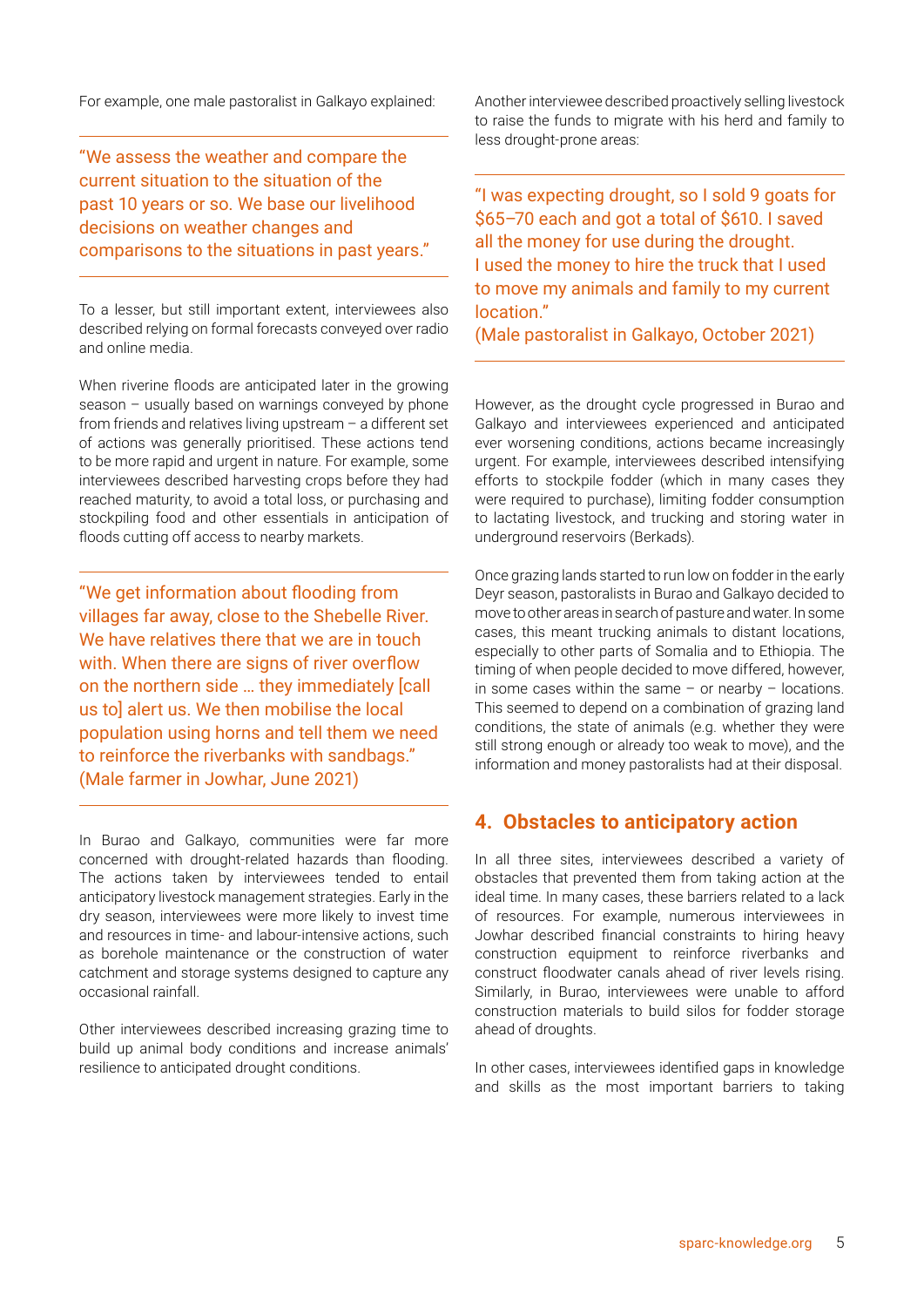anticipatory action. For example, in Galkayo and Burao, some interviewees recognised the increased importance of vaccinating livestock ahead of forecast droughts, but as one male pastoralist in Galkayo explained,

"the shops that sell the veterinary drugs do not have much information about the quality of the drugs or how to use them, unfortunately."

Similarly, interviewees in Jowhar recalled times in the past when they had wished to plant drought-tolerant crops ahead of forecast poor rains, but had lacked sufficient knowledge to do so:

"If only we get the skills and support on how best to plant [drought-tolerant crops], we would have made good money out of it. We just need more understanding of the best practices like the kind of seed to use, when to water, spacing and weeding among others." (Male agro-pastoralist in Jowhar, April 2021)

Structural and policy-related barriers were a third category of obstacles to action that interviewees described. These were particularly common among pastoralists in Burao and Galkayo, who often considered rangeland management policies and norms to be preventing them from proactively growing and stockpiling sufficient amounts of fodder.

One constraint to their own anticipatory actions which interviewees did not explicitly identify is a seeming lack of awareness that rains were predicted to fail. Interviewees reported listening regularly to the radio, and they have good networks of information, and yet in each interview round they were expecting the rains to be good, even when interviews were taking place at a time when rains ought already to have started. Forecasts of likely poor rains were available globally. It is not clear, though, what actions would have been taken had they had more urgency about an impending drought. This will be a focus of interviewing in 2022.

# **5. Community networks and collective action**

Formal and informal community networks play a major role in enabling respondents to act in anticipation of shocks. Community networks were often described as a way to mobilise resources to prepare for and respond to shocks – for example, people borrowing money from local businesses, making food purchases from shops on credit or pooling funds to hire machinery.

In Burao and Galkayo, several respondents described informal support systems which helped people in need – for instance, to start a livelihood, or when they face difficulties such as health issues in the family, or losing livestock to disease or drought. However, respondents also pointed to the limitations of such groups when difficulties affect entire communities:

"The women's association has formed saving groups ... but because the economy is so generally poor, they do not have much savings."

(Female agro-pastoralist in Burao, June 2021)

People coming together to manage livelihood threats collectively was a particularly prominent strategy in the case of anticipated flooding. For example, male community members in Jowhar joined forces to share in the labour of de-silting and repairing canals in the hope of mitigating expected flooding. In some cases, women led efforts to pool funds from within the community which are used to hire bulldozers and other heavy equipment to reinforce riverbanks.

"There are events that affect the whole community, such as when the water level in the river increases. As a result, the community works together to prevent the river from breaking its banks by blocking areas we think can release water to the farms with sandbags… Since the flood is a common community problem, the entire community comes together to prevent it ..." (Female farmer in Jowhar, October 2021)

In Jowhar, communities mobilised around pre-existing groups – for instance, farmers' associations, local selfsupport groups or water management committees – to pool money and labour to prepare for flooding.

In many cases, this was part of a broader package of collective action and pooling of resources that also includes activities such as irrigation canal management and access to water pumping, procurement of seeds,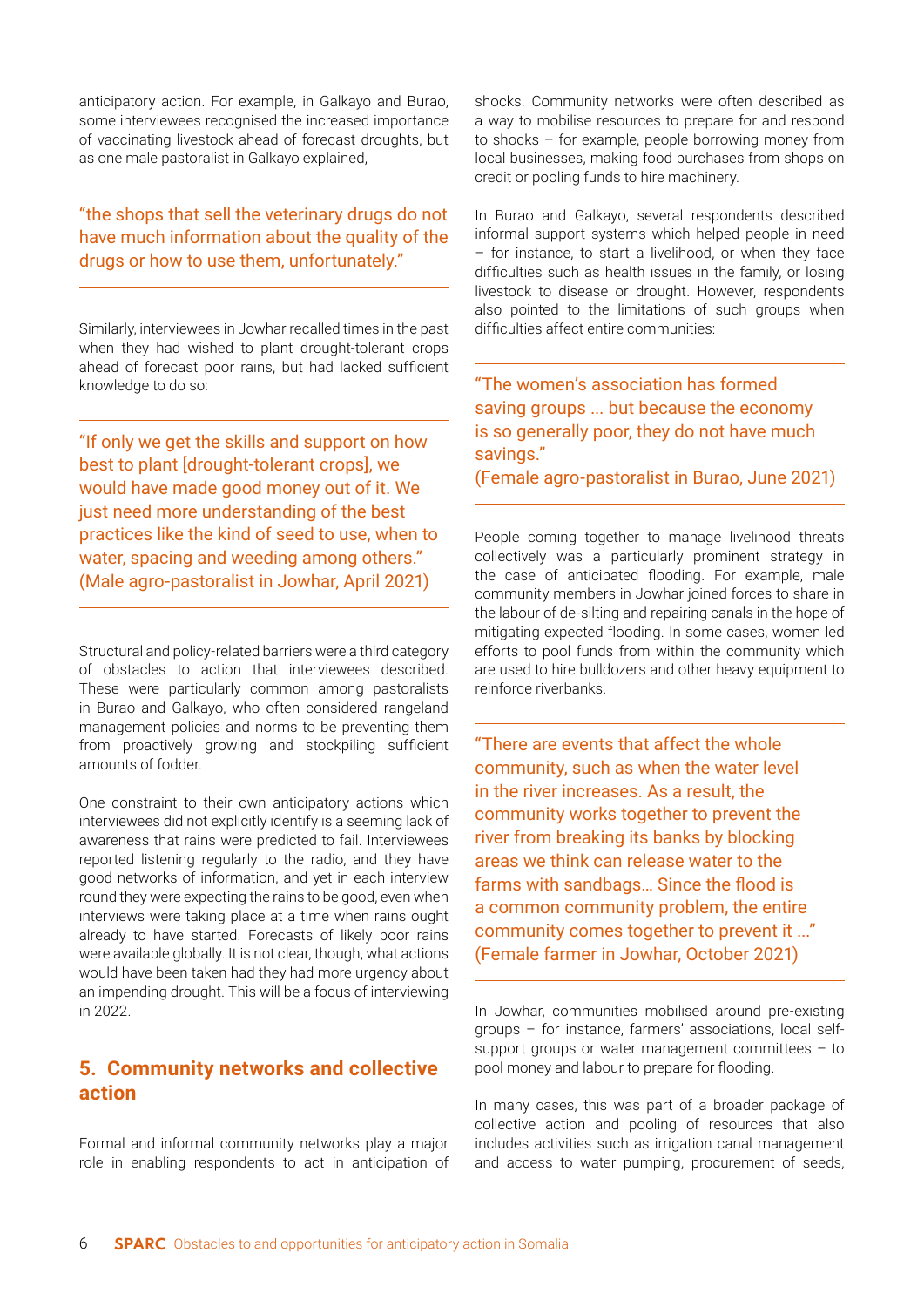provision of livestock health services, or lobbying the regional administration for farmer interests.

"We have two farmers' associations that mobilise farmers when there is need to reinforce the river embankment with sandbags against flooding of the farms. (…) These farmers' groups also help in mobilising farmers in de-silting the canals, especially the Kongo canal in our village, and every farmer pays some fee. Per acre it is \$25 annually. This money contributes to the salary paid to the manager of the canal, while it also caters for the labourers during the de-silting work." (Male agro-pastoralist in Jowhar, July 2021)

A critical role that mostly informal community networks seemed to play across all locations was related to the sharing of information about expected flooding or drought, and to inform response strategies. This included warnings from contacts upstream about heightened river levels that indicate likely downstream flooding, reports of locust sightings in nearby villages, as well as people surveying possible areas with available pasture and water to take animals to during droughts.

# **6. Our learning so far**

#### **6.1 Engaging community structures in planning for and implementing anticipatory action**

One challenge that aid actors face is balancing the need for anticipatory action to be nimble, fast and reliable while also contextualised and specific. In some of the study areas, there are operational community platforms that support people in preparing for and responding to shocks already, on which aid efforts to implement anticipatory action can build. This is the case, for example, with water management committees in Jowhar, or informal savings groups in Burao. Local structures can be integral to coordinating and facilitating anticipatory action at the community level. Aid actors may be able to directly engage these existing structures as a means of contextualising the design of anticipatory action programmes, ensuring the appropriate timing of actions and facilitating their implementation.

However, these opportunities do not necessarily exist everywhere. In one of our locations, the absence of community platforms or forums that are seen to have a role in managing risks affecting the entire community was mentioned as a barrier to joint action. Overall, collective action was prominent among farming communities along the river who were trying to address flood risk. Pastoralists used their social networks – for instance, to inform and support seasonal migration – but reported less collective action. The different ways of collaboration may be a reflection of the nature of these livelihoods being inherently different in terms of how collaborative, competitive or commercialised they are (e.g. vet, fodder and water services for pastoralists can be paid by and delivered to individuals, whereas river bank and canal management are subject to the tragedy of the commons), and mirror underlying types of social networks and levels of cohesion in different geo-cultural locations.

In any case, the examples highlight that aid actors wanting to engage in anticipatory action should support initiatives identified and led by communities, building on a strong understanding of the context, existing community structures and social capital. This includes considering power relationships and the implications of working with existing formal and informal networks for who may be included, and who may be left out or further marginalised in the process.<sup>7</sup> Longer-term resilience and development programmes that have engaged with communities over longer periods of time already can be critical partners in this regard.

#### **6.2 Timing of anticipatory action**

The study on the impacts of Covid-19 in 2020 and the first round of interviews that focused on anticipatory action to drought in February 2021 already indicated that people's needs for support were changing. While there was not yet a fully developed crisis situation at the time of the first round of interviews in February 2021, there were already clear signs of heightened anxiety among respondents, due to the various shocks and stresses they were experiencing at the time.

This situation changed for the worse in the months that followed, and by November 2021 it had developed into a national emergency. The CERF anticipatory action mechanism was triggered in April 2021, releasing \$20 million.<sup>8</sup> Money was used to implement a range of livelihood, health, food security, nutrition and water, sanitation and hygiene activities. Given the time required to plan and implement, these activities were delivered

<sup>7</sup> For more about the role of informal social networks and local support systems during crises in relation to the 2011 famine in Somalia, see Maxwell et al. (2016).

This was coupled with CERF rapid response allocations of \$7 million in March 2021, and another \$25 million in November to December 2021 (UN OCHA, 2021b).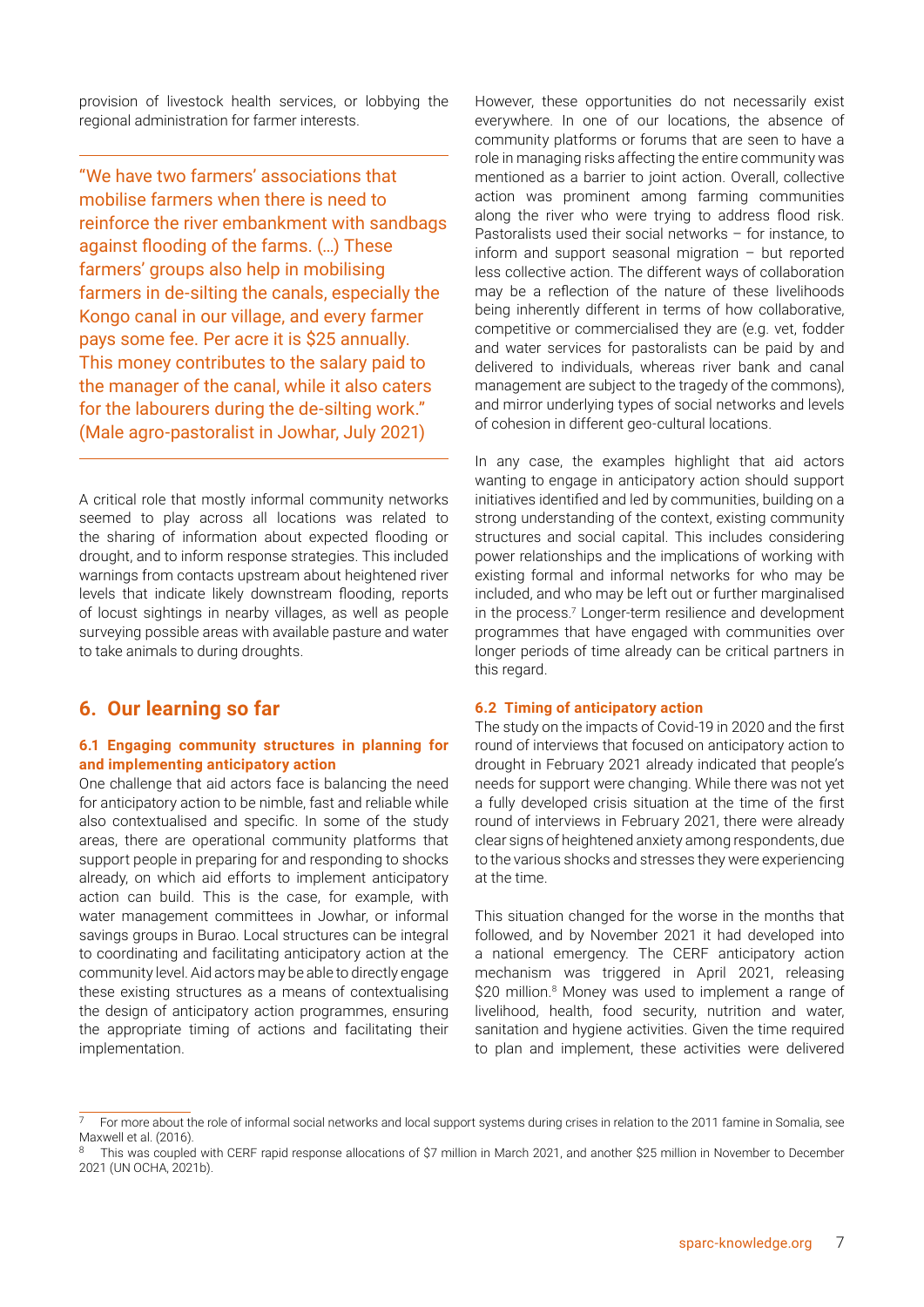throughout the following months. This was still before the national emergency was declared, and before the Somalia drought response plan 2022 was published in December 2021. Nevertheless, there may have been other opportunities earlier in the year for the provision of support to protect livelihoods at different points in time as the situation evolved.

While SPARC followed what pastoralists, agro-pastoralists and farmers were doing at different points in time, others have implemented anticipatory action and reviewed the aid response. What could be learned if all this information was pooled and the agencies and individuals involved analysed it together, to see what recommendations for policy and practice we can identify collectively? To further unpack questions around timing and how to use assistance to support anticipatory action in Somalia, SPARC aims to co-convene in the coming months a conversation and joint analysis with key actors that have collected information and experience about anticipatory action in Somalia.

#### Acknowledgements

The authors would like to thank Sayid-Ali Rashid Mohamed, Abdirahman Said Hassan, Abdiaziz Mohamed Harir and Samaha Yusuf Nor for interviewing in ways that encouraged people to talk about their lives and livelihoods. We also thank Dr. Ibrahim Dagane Ali, Isaac Mbeche and Abbas Cheikh for their coordination of data collection activities and their inputs throughout the process. Thanks to Nancy Balfour, Peter Hailey, Brenda Lazarus, Mark Redwood and Steve Wiggins for comments on an earlier draft of this paper. Finally, this learning would not have been possible without the generosity of the farmers, traders and herders who gave their time to talk to the SPARC research team and to engage in conversations about their lives.

This brief is published through the SPARC programme, which is supported by the FCDO. We thank Zoë Windle, Rajeshree Sisodia and Sanjana Bahadur for all their help with communications aspects of this brief and [Green Ink](http://greenink.co.uk) (for copyediting, laying out the text and proofreading the brief).

#### References

- CERF Central Emergency Response Fund (2021a) 'UN Central Emergency Response Fund supports anticipatory action in Ethiopia and Somalia'. CERF News, 16 April 2021 ([https://cerf.un.org/news/story/un-central-emergency-response-fund-supports](https://cerf.un.org/news/story/un-central-emergency-response-fund-supports-anticipatory-action-ethiopia-and-somalia)[anticipatory-action-ethiopia-and-somalia\)](https://cerf.un.org/news/story/un-central-emergency-response-fund-supports-anticipatory-action-ethiopia-and-somalia)
- CERF (2021b) *Somalia CERF Dashboard, 31 December 2021*. New York: CERF [\(https://reliefweb.int/sites/reliefweb.int/files/](https://reliefweb.int/sites/reliefweb.int/files/resources/20220407_Som_CERF%20dashboard_December_V1.pdf) [resources/20220407\\_Som\\_CERF%20dashboard\\_December\\_V1.pdf](https://reliefweb.int/sites/reliefweb.int/files/resources/20220407_Som_CERF%20dashboard_December_V1.pdf))
- FAO SWALIM Food and Agriculture Organization of the United Nations Somalia Water and Land Information Management (2021) *SWALIM flood update Jowhar district, 16 August 2021*. Rome: FAO ([https://reliefweb.int/sites/reliefweb.int/files/resources/](https://reliefweb.int/sites/reliefweb.int/files/resources/Jowhar_Flood_Update_-16.08.2021.pdf) [Jowhar\\_Flood\\_Update\\_-16.08.2021.pdf](https://reliefweb.int/sites/reliefweb.int/files/resources/Jowhar_Flood_Update_-16.08.2021.pdf))
- FAO SWALIM (2022) 'Flood Risk and Response Information Management System (FRRIMS)'. Webpage. FAO SWALIM ([http://frrims.](http://frrims.faoswalim.org/rivers/levels) [faoswalim.org/rivers/levels](http://frrims.faoswalim.org/rivers/levels))
- FEWS NET (2021a) 'La Niña and Climate Change Cause Exceptional Drought in East Africa, Threatening the Lives and Livelihoods of Millions: Rapid Humanitarian Response Needed'. FEWS NET, 16 December 2021 ([https://fews.net/articles/la-ni%C3%B1a](https://fews.net/articles/la-ni%C3%B1a-climate-change-cause-exceptional-drought-east-africa-threatening-lives-livelihoods-millions-rapid-humanitarian-response-needed)[climate-change-cause-exceptional-drought-east-africa-threatening-lives-livelihoods-millions-rapid-humanitarian-response](https://fews.net/articles/la-ni%C3%B1a-climate-change-cause-exceptional-drought-east-africa-threatening-lives-livelihoods-millions-rapid-humanitarian-response-needed)[needed](https://fews.net/articles/la-ni%C3%B1a-climate-change-cause-exceptional-drought-east-africa-threatening-lives-livelihoods-millions-rapid-humanitarian-response-needed))
- FEWS NET (2021b) *Alert: Historic multi-season drought to drive widespread and severe food insecurity in Somalia, December 2021*. FEWS NET, 20 December [\(https://fews.net/east-africa/somalia/alert/december-20-2021](https://fews.net/east-africa/somalia/alert/december-20-2021))
- FEWS NET (2021c) *Somalia Livestock Price Bulletin, September 2021*. FEWS NET ([https://fews.net/sites/default/files/documents/](https://fews.net/sites/default/files/documents/reports/PB_SO_202109_Livestock.pdf) [reports/PB\\_SO\\_202109\\_Livestock.pdf](https://fews.net/sites/default/files/documents/reports/PB_SO_202109_Livestock.pdf))
- Gettliffe, E. (2021) *UN OCHA anticipatory action. Lessons from the 2020 Somalia pilot*. Working Paper 9. London: Centre for Disaster Protection ([https://static1.squarespace.com/static/61542ee0a87a394f7bc17b3a/t/620f7d31ac9549088129bcc6/16451822575](https://static1.squarespace.com/static/61542ee0a87a394f7bc17b3a/t/620f7d31ac9549088129bcc6/1645182257574/WP_9_17Feb.pdf) [74/WP\\_9\\_17Feb.pdf](https://static1.squarespace.com/static/61542ee0a87a394f7bc17b3a/t/620f7d31ac9549088129bcc6/1645182257574/WP_9_17Feb.pdf))
- Hiiraan Online (2021) 'Somali PM declares state of emergency to tackle drought'. Hiiraan Online, 23 November 2021 ([https://www.](https://www.hiiraan.com/news4/2021/Nov/184638/somali_pm_declares_state_of_emergency_to_tackle_drought.aspx) [hiiraan.com/news4/2021/Nov/184638/somali\\_pm\\_declares\\_state\\_of\\_emergency\\_to\\_tackle\\_drought.aspx](https://www.hiiraan.com/news4/2021/Nov/184638/somali_pm_declares_state_of_emergency_to_tackle_drought.aspx))
- ICPAC, FAO, FEWS NET, WFP and European Commission (2021) *The Eastern Horn of Africa faces an exceptional prolonged and persistent agro-pastoral drought sequence* ([https://fews.net/sites/default/files/multi-agency-east-africa-drought-alert-120121.](https://fews.net/sites/default/files/multi-agency-east-africa-drought-alert-120121.pdf) [pdf](https://fews.net/sites/default/files/multi-agency-east-africa-drought-alert-120121.pdf))
- Kahiye, M. (2021) 'Somalia Declares Humanitarian Emergency as Drought Worsens'. VOA, 24 November 2021 ([https://www.voanews.](https://www.voanews.com/a/somalia-declares-humanitarian-emergency-as-drought-worsens/6326237.html) [com/a/somalia-declares-humanitarian-emergency-as-drought-worsens/6326237.html](https://www.voanews.com/a/somalia-declares-humanitarian-emergency-as-drought-worsens/6326237.html))